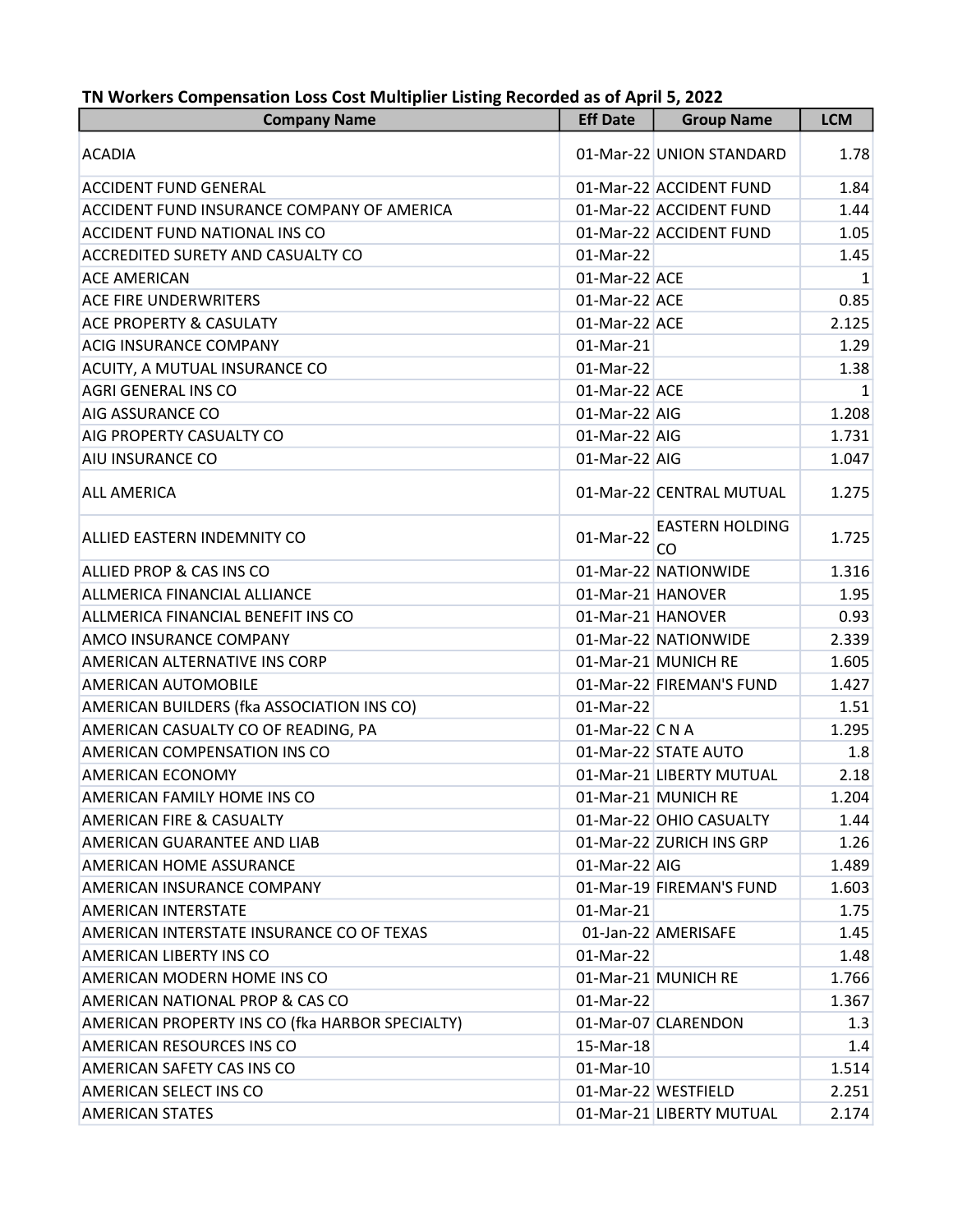| <b>AMERICAN ZURICH</b>                                    |                   | 01-Mar-22 ZURICH INS GRP            | 1.037 |
|-----------------------------------------------------------|-------------------|-------------------------------------|-------|
| AMERISURE                                                 |                   | 01-Mar-22 AMERISURE                 | 1.586 |
| <b>AMERISURE MUTUAL</b>                                   |                   | 01-Mar-22 AMERISURE                 | 2.114 |
| <b>AMERISURE PARTNERS</b>                                 |                   | 01-Mar-22 AMERISURE                 | 1.19  |
| AMFED ADVANTAGE INS CO                                    | 01-Mar-22         |                                     | 1.02  |
| <b>AMFED CASUALTY INS CO</b>                              | 01-Mar-22 AMFED   |                                     | 1.73  |
| AMFED NATIONAL INS CO                                     | 01-Mar-22 AMFED   |                                     | 1.31  |
| <b>AMGUARD INS CO</b>                                     | 01-Mar-21 GUARD   |                                     | 1.645 |
| <b>AMTRUST INSURANCE CO</b>                               | 01-Mar-22 UNITRIN |                                     | 1.65  |
| <b>ANSUR AMERICA</b>                                      | 01-Mar-22         |                                     | 1.31  |
| <b>ARCH INDEMNITY INSURANCE CO</b>                        | 01-Mar-22         |                                     | 1.457 |
| <b>ARCH INS CO</b>                                        | 01-Mar-22         |                                     | 1.942 |
| ARCH PROPERTY CASUALTY INS CO                             | 01-Mar-22         |                                     | 2.428 |
| <b>ARGONAUT</b>                                           |                   | 01-Mar-21 ARGONAUT                  | 1.73  |
| ARGONAUT GREAT CENTRAL INS CO                             |                   | 01-Mar-21 ARGONAUT                  | 1.53  |
| ARGONAUT-MIDWEST                                          |                   | 01-Mar-21 ARGONAUT                  | 1.35  |
| ASHMERE                                                   | 01-Mar-21         |                                     | 1.538 |
| <b>ASSOCIATED INDEMNITY CORP</b>                          |                   | 01-Mar-19 FIREMAN'S FUND            | 2.004 |
| <b>ASSOCIATION CASUALTY INS CO</b>                        | 01-Mar-22         |                                     | 1.965 |
| ASSURANCE COMPANY OF AMERICA                              |                   | 01-Mar-13 ZURICH INS GRP            | 1.614 |
|                                                           |                   | <b>ST. PAUL</b>                     |       |
| <b>ATHENA ASSURANCE</b>                                   | 01-Mar-08         | <b>TRAVELERS</b>                    | 1.283 |
| <b>ATLANTIC SPECIALTY INS CO</b>                          |                   | 01-Mar-22 WHITE MOUNTAINS           | 1.3   |
| <b>ATLANTIC STATES INS CO</b>                             |                   | 01-Mar-22 DONEGAL GROUP             | 1.584 |
| <b>AUTO-OWNERS (MUTUAL)</b>                               |                   | 01-Mar-22 AUTO OWNERS               | 1.48  |
| <b>BANCINSURE</b>                                         | 01-Mar-11         |                                     | 1.41  |
| BANKERS STANDARD (BANKERS STD F&M MERGER)                 | 01-Mar-22 ACE     |                                     | 2.61  |
| <b>BANKERS STANDARD F &amp; M</b>                         | $01$ -Mar-17 ACE  |                                     | 1.276 |
| <b>BEARING MIDWEST CASUALTY CO</b>                        | 01-Mar-22         | <b>MIDWEST</b><br><b>BUILDERS</b>   | 1.95  |
| BEDIVERE INS CO (fka ONE INS CO)                          |                   | 01-Mar-14 ONE BEACON                | 1.115 |
| <b>BENCHMARK INSURANCE CO</b>                             | 01-Mar-22         |                                     | 1.33  |
| BERKLEY CASUALTY CO (fka AMERICAN MINING)                 | 01-Mar-22         |                                     | 1.75  |
| BERKLEY NATIONAL INS CO                                   |                   | 01-Mar-22 WR Berkley                | 1.1   |
| <b>BERKLEY REGIONAL INS CO</b>                            |                   | 01-Mar-22 WR Berkley                | 1.9   |
| BERKSHIRE HATHAWAY DIRECT                                 | 01-Mar-21         | <b>BERKSHIRE</b><br><b>HATHAWAY</b> | 1.24  |
| BERKSHIRE HATHAWAY HOMESTATE INS CO                       | 01-Mar-22         | <b>BIRKSHIRE</b><br><b>HATHAWAY</b> | 1.5   |
| BITCO GENERAL INS CORP (FORMERLY BITUMINOUS CASUALTY)     |                   | 01-Mar-22 BITUMINOUS                | 1.522 |
| BITCO NATIONAL INS CO (FORMALLY BITUMINOUS FIRE & MARINE) |                   | 01-Mar-22 BITUMINOUS                | 1.294 |
| <b>BLOOMINGTON COMPERSATION INS CO</b>                    |                   | 01-Mar-22 STATE AUTO                | 0.9   |
| <b>BRICKSTREET MUTUAL INS CO</b>                          |                   | 01-Mar-21 BRICKSTREET               | 1.35  |
| <b>BRIDGEFIELD CASUALTY INS CO</b>                        | 01-Mar-21         |                                     | 1.355 |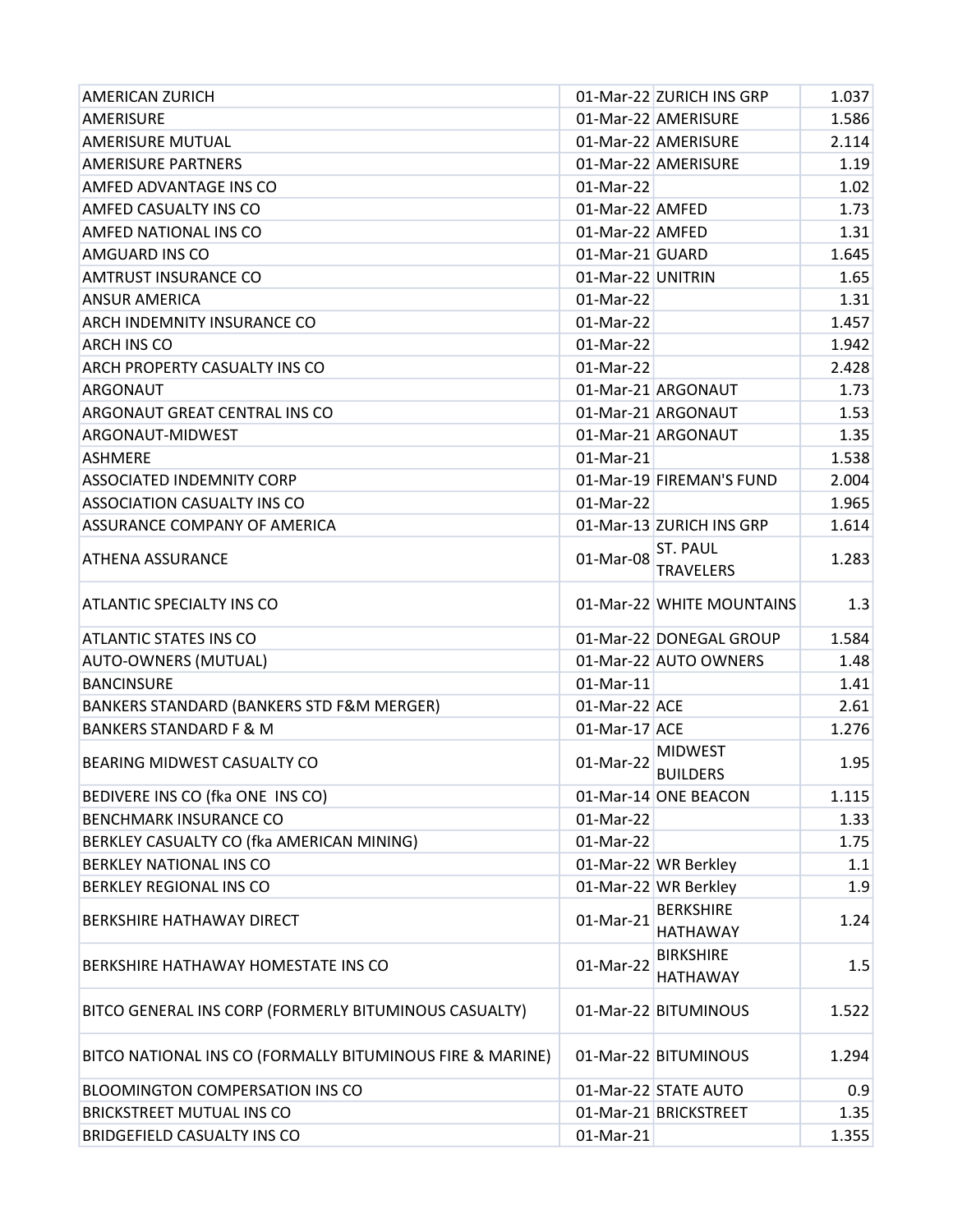| <b>BRIDGEFIELD EMPLOYERS</b>                                               |                   | 01-Mar-21 BRIDGEFIELD                | 0.949 |
|----------------------------------------------------------------------------|-------------------|--------------------------------------|-------|
| <b>BRIERFIELD INS CO</b>                                                   | 01-Oct-09         |                                      | 0.949 |
| <b>BROOKWOOD INS CO</b>                                                    | 01-Mar-21         | <b>BIRKSHIRE</b><br><b>HATHAWAY</b>  | 1.5   |
| <b>BROTHERHOOD MUTUAL INS CO</b>                                           | 01-Mar-22         |                                      | 1.563 |
| <b>BUILDERS MUTUAL INS CO</b>                                              |                   | 01-Mar-22 Builders Group             | 1.47  |
| <b>BUILDERS PREMIER INS CO</b>                                             |                   | 01-Mar-22 Builders Group             | 1.25  |
| <b>BUSINESSFIRST INS CO</b>                                                | 01-Mar-21         |                                      | 1.355 |
| <b>CANAL INS CO</b>                                                        | 01-Mar-12         |                                      | 1.387 |
| <b>CAPITAL CITY</b>                                                        | 01-Mar-08         |                                      | 1.349 |
| <b>CAROLINA CASUALTY INS CO</b>                                            | 01-Mar-22         |                                      | 1.87  |
| <b>CAROLINA MUTUAL INS CO</b>                                              | 01-Mar-21         |                                      | 1.198 |
| CASTLEPOINT NATIONAL INS CO (SUSPENDED)                                    | 01-Mar-14         |                                      | 1.35  |
| <b>CENTRAL MUTUAL</b>                                                      | 01-Mar-22 CENTRAL |                                      | 1.5   |
| <b>CHARTER OAK FIRE</b>                                                    |                   | 01-Mar-21 ST PAUL TRAVELERS          | 1.463 |
| <b>CHEROKEE INSURANCE CO</b>                                               | 01-Mar-22         |                                      | 1.69  |
| <b>CHIRON INSURANCE CO</b>                                                 |                   | 01-Mar-22 PHARMACISTS MIC            | 1.403 |
| <b>CHUBB INDEMNITY</b>                                                     | 01-Mar-22 CHUBB   |                                      | 1.75  |
| CHUBB NATIONAL INS CO                                                      | 01-Mar-22 CHUBB   |                                      | 0.95  |
| <b>CHURCH MUTUAL</b>                                                       | 01-Mar-22         |                                      | 1.827 |
| <b>CIMARRON INS CO</b>                                                     | 01-Mar-22         |                                      | 1.42  |
| <b>CINCINNATI CASUALTY</b>                                                 |                   | 01-Mar-22 CINCINNATI                 | 1.576 |
| <b>CINCINNATI INDEMNITY</b>                                                |                   | 01-Mar-22 CINCINNATI                 | 2.048 |
| <b>CINCINNATI INSURANCE</b>                                                |                   | 01-Mar-22 CINCINNATI                 | 1.255 |
| CITIZENS INSURANCE COMPANY OF AMERICA                                      | 01-Mar-21 HANOVER |                                      | 1.29  |
| <b>CLARENDON NATIONAL</b>                                                  | 22-May-08         |                                      | 1.43  |
| CLEAR PATH MUTUAL INSURANCE CO                                             | 01-Mar-21         |                                      | 1.2   |
| CLEAR SPRINGS PROPERTY & CASUALTY CO (FKA SEABRIGHT<br><b>INSURANCE CO</b> | 01-Mar-21         |                                      | 1.61  |
| <b>COLONIAL AMERICAN CAS &amp; SURETY</b>                                  |                   | 01-Mar-22 ZURICH INS GRP             | 1.334 |
| <b>COLONIAL SURETY CO</b>                                                  | 01-Mar-22         |                                      | 1.37  |
| COLUMBIA MUTUAL INS CO                                                     | 01-Mar-22         |                                      | 1.573 |
| COLUMBIA NATIONAL INS CO                                                   | 01-Mar-22         |                                      | 1.258 |
| <b>COMMERCE AND INDUSTRY</b>                                               | $01$ -Mar-22 AIG  |                                      | 1.852 |
| COMPANION COMMERCIAL INS CO                                                | 01-Mar-14         | <b>COMPANION PROP</b><br>& CAS       | 1.49  |
| <b>COMPANION PROP &amp; CAS INS CO</b>                                     | 01-Mar-14         | <b>COMPANION PROP</b><br>& CAS       | 1.73  |
| <b>CONSOLIDATED</b>                                                        |                   | 01-Mar-21 LIBERTY MUTUAL             | 2.269 |
| <b>CONTINENTAL CASUALTY</b>                                                | 01-Mar-22 C N A   |                                      | 2.59  |
| CONTINENTAL INDEMNITY CO.                                                  | 01-Mar-21         |                                      | 1.485 |
| CONTINENTAL INSURANCE CO                                                   | 01-Mar-22 C N A   |                                      | 0.985 |
| CONTINENTAL WESTERN INS CO                                                 | 01-Mar-22         | <b>CONTINENTAL</b><br><b>WESTERN</b> | 2.61  |
| <b>COREPOINTE INS</b>                                                      | 01-Mar-22         |                                      | 1.4   |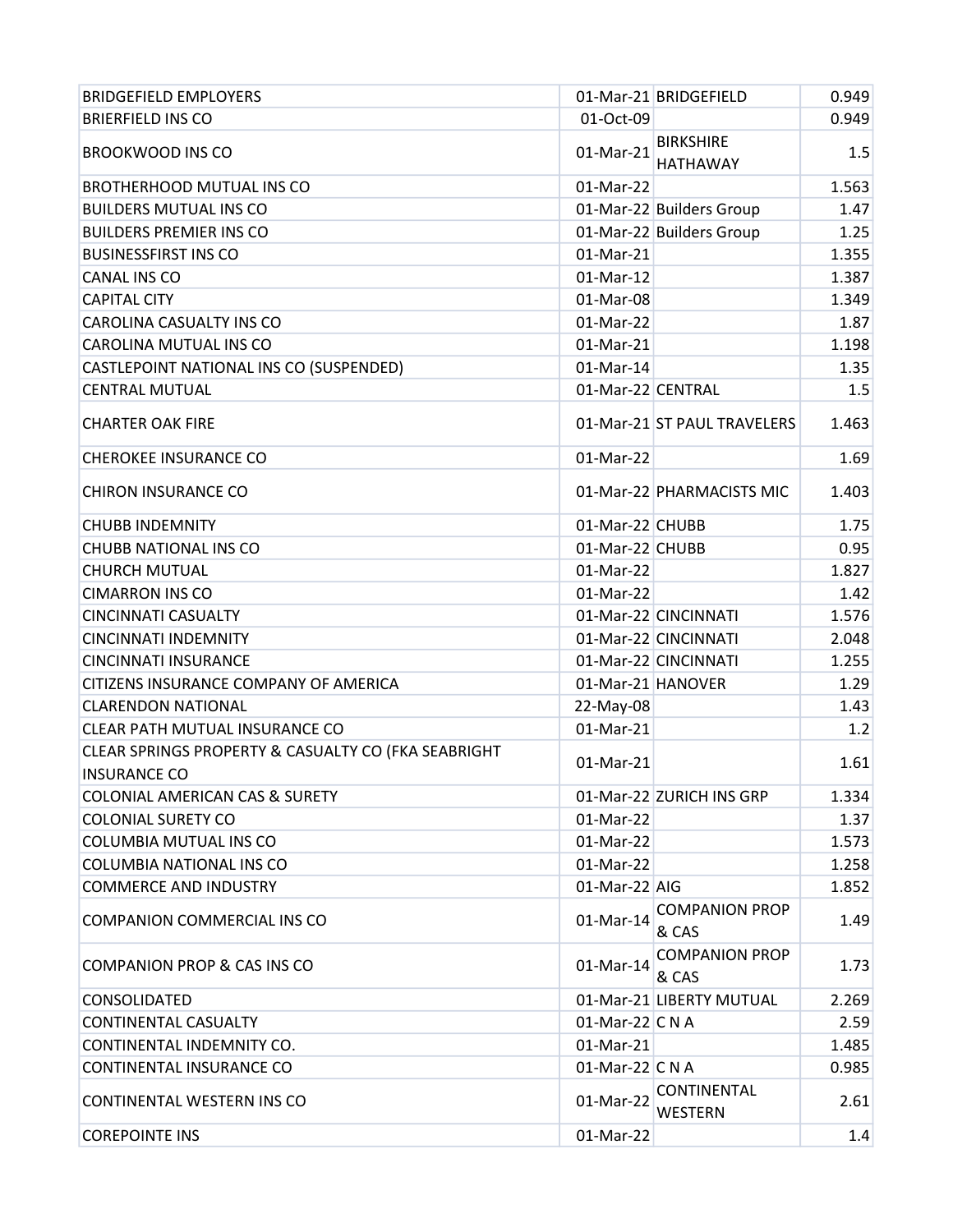| <b>CRESTBROOK INS CO</b>                            |                    | 01-Mar-22 NATIONWIDE               | 2.144 |
|-----------------------------------------------------|--------------------|------------------------------------|-------|
| CRUM & FORSTER INDEMNITY CO                         | 01-Mar-21          |                                    | 2.144 |
| <b>CUMIS INSURANCE SOCIETY</b>                      |                    | 01-Mar-07 CUNA MUTUAL              | 1.77  |
| <b>DAKOTA TRUCK UNDERWRITERS</b>                    | 01-Mar-22          |                                    | 1.78  |
| <b>DEERFIELD INS CO</b>                             | 01-Mar-14 MARKEL   |                                    | 1.65  |
| DEPOSITORS INS. CO.                                 |                    | 01-Mar-22 NATIONWIDE               | 1.754 |
| DIAMOND STATE INS CO                                | 01-Mar-11          |                                    | 1.56  |
| <b>DISCOVER PROP &amp; CAS INS CO</b>               |                    | 01-Mar-14 DISCOVER RE              | 1.4   |
| DONEGAL MUTUAL INS CO                               |                    | 01-Mar-22 DONEGAL GROUP            | 1.305 |
| EASTERN ADVANTAGE ASSURANCE CO                      | 01-Mar-22          | <b>EASTERN HOLDING</b><br>CO       | 0.975 |
| EASTERN ALLIANCE INS CO                             | 01-Mar-22          | <b>EASTERN HOLDING</b><br>CO       | 1.29  |
| EASTGUARD                                           | 01-Mar-21 GUARD    |                                    | 1.415 |
| ELECTRIC INSURANCE COMPANY                          | 01-Mar-21          |                                    | 1.034 |
| <b>EMC PROPERTY &amp; CASUALTY INS CO</b>           | 01-Mar-21          | <b>EMC INS</b><br><b>COMPANIES</b> | 2.36  |
| <b>EMCASCO</b>                                      | 01-Mar-21          | <b>EMC INS</b><br><b>COMPANIES</b> | 1.64  |
| <b>EMPLOYERS ASSURANCE CO</b>                       |                    | 01-Mar-22 Employers Group          | 1.5   |
| <b>EMPLOYERS COMPENSATION INS CO</b>                |                    | 01-Mar-22 Employers Group          | 1.7   |
| <b>EMPLOYERS FIRE</b>                               |                    | 01-Mar-14 ONE BEACON               | 1.55  |
| EMPLOYERS INS CO OF NEVADA                          |                    | 01-Mar-22 EMPLOYERS GROUP          | 1.05  |
| EMPLOYERS INS CO OF WAUSAU                          |                    | 01-Mar-22 LIBERTY MUTUAL           | 2.239 |
| <b>EMPLOYERS MUTUAL CASUALTY CO</b>                 |                    | 01-Mar-22 EMC INS COMPANY          | 1.68  |
| <b>EMPLOYERS PREFERRED INS CO</b>                   |                    | 01-Mar-22 Employers Group          | 1.2   |
| <b>EMPLOYERS REINSURANCE CORPORATION</b>            | 01-Jan-08 Swiss Re |                                    | 1.1   |
| <b>ENDURANCE ASSURANCE CORPORATION</b>              | 01-Mar-21          |                                    | 1.45  |
| ERIE INS CO OF NEW YORK                             | 01-Mar-21 ERIE     |                                    | 1.083 |
| ERIE INS PROPERTY & CASUALTY CO                     | 01-Mar-21 ERIE     |                                    | 1.752 |
| <b>ERIE INSURANCE COMPANY</b>                       | $01$ -Mar-21 ERIE  |                                    | 1.588 |
| <b>ERIE INSURANCE EXCHANGE</b>                      | 01-Mar-21 ERIE     |                                    | 1.46  |
| EVEREST DENALLI INS CO                              | 13-Mar-22          |                                    | 1.812 |
| <b>EVEREST NAT INS CO</b>                           | 13-Mar-22          |                                    | 1.51  |
| <b>EVEREST PREMIER</b>                              | 13-Mar-22          |                                    | 1.208 |
| <b>EXECUTIVE RISK INDEMNITY</b>                     | 01-Mar-22 CHUBB    |                                    | 1.375 |
| <b>EXPLORER INS CO</b>                              | 01-Mar-21          |                                    | 1.6   |
| <b>FAIRFIELD INS CO</b>                             |                    | 01-Mar-07 GENERAL RE               | 1.495 |
| FALLS LAKE NATIONAL INS CO FKA STONEWOOD NTL INS CO | 01-Mar-22          |                                    | 1.63  |
| <b>FARMERS INSURANCE EXCHANGE</b>                   | 01-Mar-22 FARMERS  |                                    | 2.53  |
| <b>FARMINGTON CASUALTY INS CO</b>                   |                    | 01-Mar-21 ST PAUL TRAVELERS        | 0.975 |
| <b>FARMLAND MUTUAL</b>                              |                    | 01-Mar-18 FARMLAND                 | 1.77  |
| <b>FCCI INSURANCE CO</b>                            | 01-Mar-21 FCCI     |                                    | 1.573 |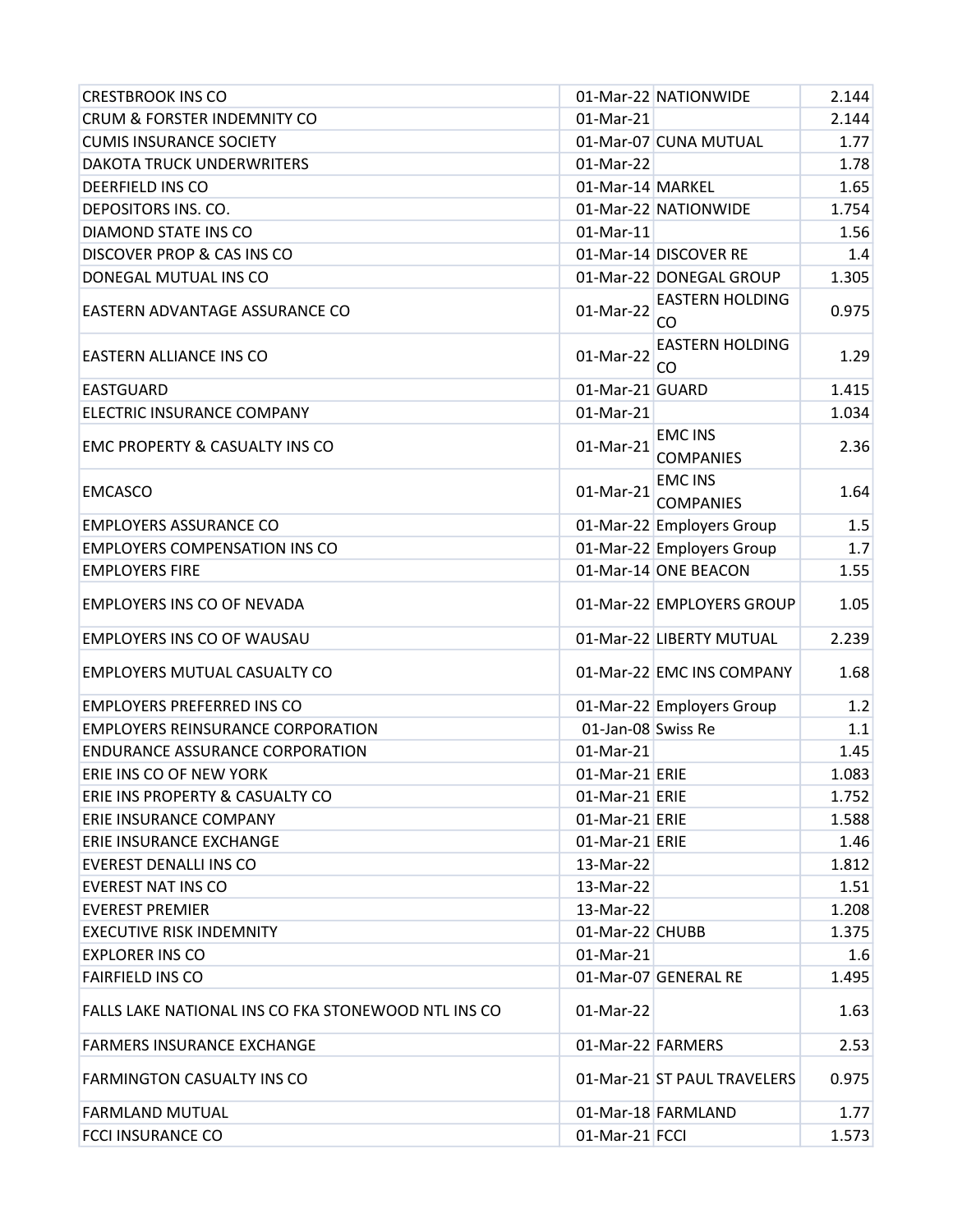| FEDERAL                                         | 01-Mar-22 CHUBB   |                                    | 2.5   |
|-------------------------------------------------|-------------------|------------------------------------|-------|
| <b>FEDERATED MUTUAL</b>                         |                   | 01-Mar-22 FEDERATED                | 1.644 |
| <b>FEDERATED RESERVE</b>                        |                   | 01-Mar-22 FEDERATED                | 1.973 |
| FEDERATED RURAL ELECTRIC INS EXCHANGE           | 01-Mar-22         |                                    | 1.37  |
| FEDERATED SERVICE INS CO                        |                   | 01-Mar-22 FEDERATED                | 1.397 |
| FFVA MUTUAL INS CO                              | 01-Mar-22         |                                    | 1.422 |
| FFVA SELECT INS CO                              | 01-Mar-22         |                                    | 1.067 |
| <b>FIDELITY &amp; GUARANTY INS CO</b>           |                   | 01-Mar-14 DISCOVER RE              | 0.98  |
| <b>FIDELITY &amp; GUARANTY INS UNDERWRITERS</b> |                   | 01-Mar-14 DISCOVER RE              | 1.12  |
| <b>FIDELTY &amp; DEPOSIT OF MARYLAND</b>        |                   | 01-Mar-22 ZURICH INS GRP           | 1.482 |
| FIRE INS EXCHANGE                               | 01-Mar-22 FARMERS |                                    | 1.47  |
| <b>FIREMAN'S FUND</b>                           |                   | 01-Mar-22 FIREMAN'S FUND           | 1.07  |
| FIREMEN'S INSURANCE COMPANY OF WASHINGTON DC    | 01-Mar-22         |                                    | 1.3   |
| FIRST DAKOTA INDEMNITY CO                       | 01-Mar-22         |                                    | 1.49  |
| FIRST LIBERTY INS CORPORATION                   |                   | 01-Mar-22 LIBERTY MUTUAL           | 2.085 |
| FIRST NATIONAL INS CO OF AMERICA                |                   | 01-Mar-21 LIBERTY MUTUAL           | 2.439 |
| <b>FIRSTCOMP</b>                                | 01-Mar-22         |                                    | 1.68  |
| <b>FIRSTLINE NATIONAL</b>                       |                   | 01-Mar-21 HARFORD MUTUAL           | 1.12  |
| <b>FLAGSHIP CITY INS CO</b>                     | 01-Mar-21 ERIE    |                                    | 1.231 |
| <b>FLORISTS' MUTUAL</b>                         | 01-Mar-22         |                                    | 1.713 |
| <b>FOREMOST INS CO</b>                          | 01-Mar-18 Farmers |                                    | 1.5   |
| FOREMOST PROPERTY & CASUALTY INS CO             | 01-Mar-18 Farmers |                                    | 2.13  |
| FOREMOST SIGNATURE INS CO                       | 01-Mar-18 Farmers |                                    | 1.77  |
| <b>FORESTRY MUTUAL</b>                          | 01-Mar-21         |                                    | 1.35  |
| <b>FRANK WINSTON CRUM INS CO</b>                | 01-Mar-22         |                                    | 1.22  |
| FRANKENMUTH MUTUAL INS CO                       | 01-Mar-22         |                                    | 1.74  |
| FREESTONE INS CO (FORMERLY DALLAS NATIONAL)     | 01-Mar-13         |                                    | 1.474 |
| <b>GATEWAY INS CO</b>                           | 01-Mar-12         |                                    | 1.468 |
| <b>GENERAL CASUALTY OF WISCONSIN</b>            | $01$ -Mar-22 QBE  |                                    | 1.935 |
| <b>GENERAL INS CO OF AMERICA</b>                |                   | 01-Mar-21 LIBERTY MUTUAL           | 2.439 |
| <b>GEORGIA CASUALTY AND SURETY</b>              | 01-Mar-17         | <b>ATLANTIC</b><br><b>AMERICAN</b> | 1.763 |
| <b>GRANGE MUTUAL CASUALTY CO</b>                | 01-Mar-22 GRANGE  |                                    | 1.527 |
| <b>GRANITE STATE</b>                            | $01-Mar-22$ AIG   |                                    | 2.013 |
| <b>GRAPHIC ARTS MUTUAL</b>                      |                   | 01-Mar-22 UTICA NATIONAL           | 2.147 |
| GRAY INS CO (THE)                               | 01-Mar-22         |                                    | 1.541 |
| <b>GREAT AMERICAN</b>                           |                   | 01-Mar-21 GREAT AMERICAN           | 2.03  |
| <b>GREAT AMERICAN ALLIANCE</b>                  |                   | 01-Mar-21 GREAT AMERICAN           | 1.69  |
| <b>GREAT AMERICAN ASSURANCE CO</b>              |                   | 01-Mar-21 GREAT AMERICAN           | 2.36  |
| <b>GREAT AMERICAN INS CO OF NY</b>              |                   | 01-Mar-21 GREAT AMERICAN           | 2.25  |
| <b>GREAT AMERICAN SPIRIT INS CO</b>             |                   | 01-Mar-21 GREAT AMERICAN           | 2.25  |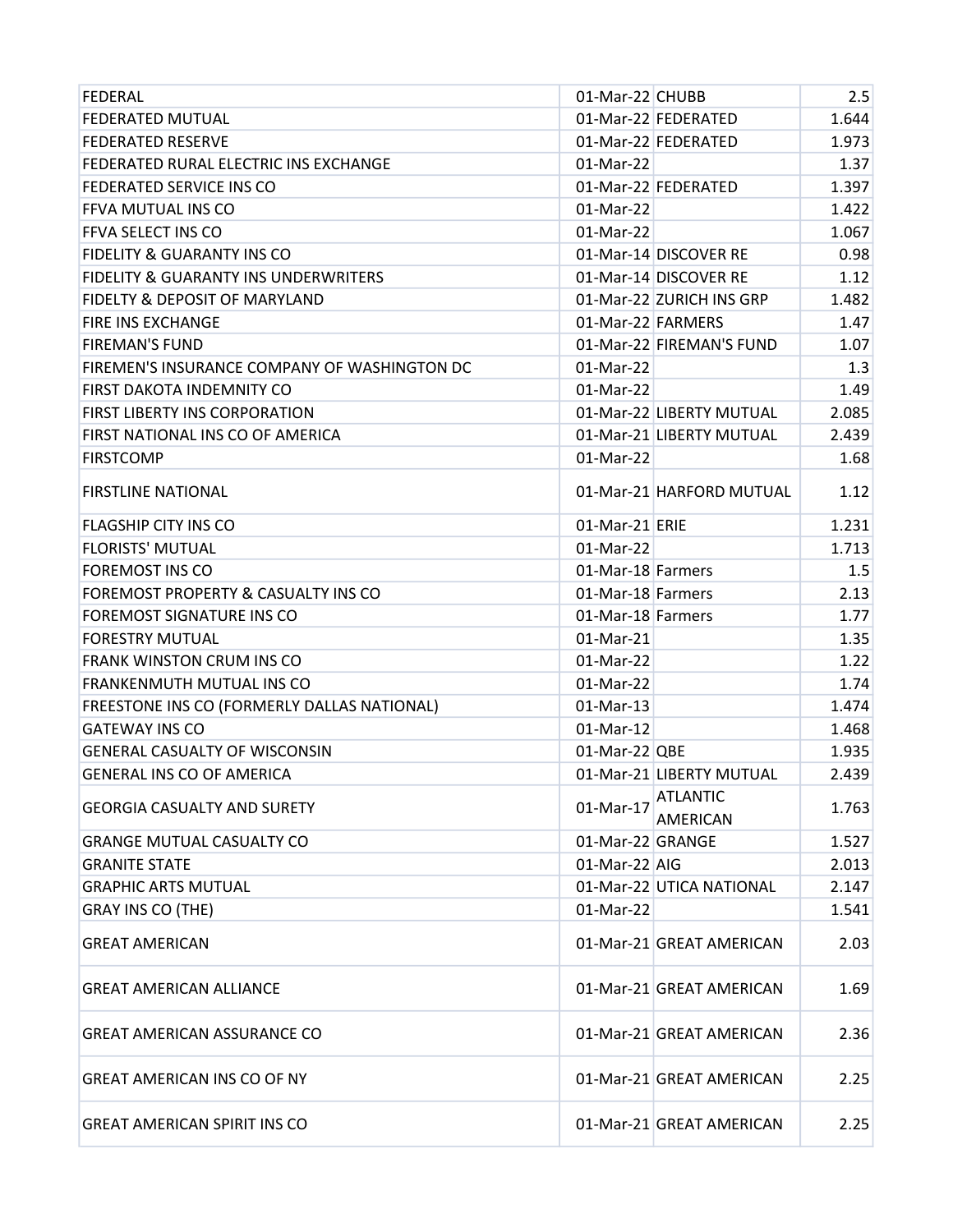| <b>GREAT DIVIDE INSURANCE COMPANY</b>       | 01-Mar-22         |                                   | 2.008 |
|---------------------------------------------|-------------------|-----------------------------------|-------|
| <b>GREAT MIDWEST INS CO</b>                 |                   | 17-Mar-21 HOUSTON INTL            | 1.45  |
| <b>GREAT NORTHERN</b>                       | 01-Mar-22 CHUBB   |                                   | 2.375 |
| <b>GREAT WEST CASUALTY</b>                  |                   | 01-Mar-22 Old Republic            | 1.308 |
| <b>GREENWICH INS CO</b>                     |                   | 01-Mar-21 XL SPECIALTY            | 1.92  |
| <b>GUARANTEE INSURANCE CO</b>               | 01-Mar-17         |                                   | 1.98  |
| <b>GUIDEONE ELITE INS CO</b>                |                   | 01-Mar-21 GUIDEONE                | 1.277 |
| <b>GUIDEONE MUTUAL INSURANCE CO</b>         |                   | 01-Mar-21 GUIDEONE                | 1.69  |
| <b>GUIDEONE SPECIALTY MUTUAL</b>            |                   | 01-Mar-21 GUIDEONE                | 1.984 |
| <b>HANOVER AMERICAN</b>                     | 01-Mar-21 HANOVER |                                   | 1.12  |
| <b>HANOVER INS CO</b>                       | 01-Mar-21 HANOVER |                                   | 1.63  |
| <b>HARFORD MUTUAL</b>                       |                   | 01-Mar-21 HARFORD MUTUAL          | 1.32  |
| <b>HARLEYSVILLE INS CO</b>                  |                   | 01-Mar-22 HARLEYSVILLE            | 2.371 |
| HARLEYSVILLE PREFERRED INS CO               |                   | 01-Mar-22 HARLEYSVILLE            | 1.581 |
| HARLEYSVILLE WORCESTER INS CO               |                   | 01-Mar-22 HARLEYSVILLE            | 1.976 |
| HARTFORD ACCIDENT & INDEMNITY               |                   | 01-Mar-21 HARTFORD                | 1.257 |
| <b>HARTFORD CASUALTY</b>                    |                   | 01-Mar-21 HARTFORD                | 2.309 |
| <b>HARTFORD FIRE</b>                        |                   | 01-Mar-21 HARTFORD                | 2.052 |
| HARTFORD INS CO OF ILLINOIS                 |                   | 01-Mar-21 HARTFORD                | 1.513 |
| HARTFORD INS CO OF THE MIDWEST              |                   | 01-Mar-21 HARTFORD                | 1.847 |
| HARTFORD INS CO OF THE SOUTHEAST            |                   | 01-Mar-21 HARTFORD                | 0.923 |
| HARTFORD UNDERWRITERS                       |                   | 01-Mar-21 HARTFORD                | 2.873 |
| HDI GLOBAL INS CO                           |                   | 01-Mar-21 TALANX GROUP            | 1.531 |
| HEALTHCARE PROVIDERS INSURANCE CO           | 01-May-21         |                                   | 1.415 |
| HORIZON MIDWEST CASUALTY CO                 | 01-Mar-22         | <b>MIDWEST</b><br><b>BUILDERS</b> | 1.32  |
| <b>ILLINOIS NATIONAL</b>                    | $01-Mar-22$ AIG   |                                   | 1.61  |
| <b>IMPERIAL CASUALTY &amp; INDEMNITY CO</b> | 01-Mar-10         |                                   | 1.757 |
| IMPERIUM INS CO (FORMERLY DELOS INS CO)     | 01-Mar-22         |                                   | 1.623 |
| INCLINE CASUALTY CO (fka WORTH CASUALTY CO) | 01-Mar-21         |                                   | 1.65  |
| <b>INDEMNITY INS CO OF N. AMERICA</b>       | 01-Mar-22 ACE     |                                   | 0.75  |
| <b>INDIANA</b>                              |                   | 01-Mar-21 LIBERTY MUTUAL          | 2.384 |
| <b>INDIANA LUMBERMENS MUTUAL</b>            | 01-Mar-08         |                                   | 1.6   |
| INS CO OF THE WEST                          | $01$ -Mar-21 ICW  |                                   | 1.4   |
| <b>INSURANCE CO OF NORTH AMERICA</b>        | 01-Mar-22 ACE     |                                   | 1.319 |
| <b>INSURANCE CO OF STATE OF PA</b>          | 01-Mar-22 AIG     |                                   | 1.61  |
| <b>INTREPID INS CO</b>                      |                   | 01-Mar-22 WR Berkley              | 1.314 |
| <b>KEY RISK</b>                             | 01-Mar-22         |                                   | 1.6   |
| <b>KODIAK</b>                               | 01-Mar-14         |                                   | 1.664 |
| <b>LAFAYETTE INS CO</b>                     |                   | 01-Mar-22 United Fire             | 1.445 |
| LAMORAK (fka ONEBEACON AMERICA)             |                   | 01-Mar-14 ONE BEACON              | 1.282 |
| LEMIC INS CO                                | 01-Mar-13         |                                   | 1.382 |
| LIBERTY INSURANCE CORPORATION               |                   | 01-Mar-22 LIBERTY MUTUAL          | 1.436 |
| <b>LIBERTY MUTUAL</b>                       |                   | 01-Mar-22 LIBERTY MUTUAL          | 2.239 |
| LIBERTY MUTUAL FIRE                         |                   | 01-Mar-22 LIBERTY MUTUAL          | 1.795 |
| <b>LION</b>                                 | 01-Mar-21         |                                   | 1.43  |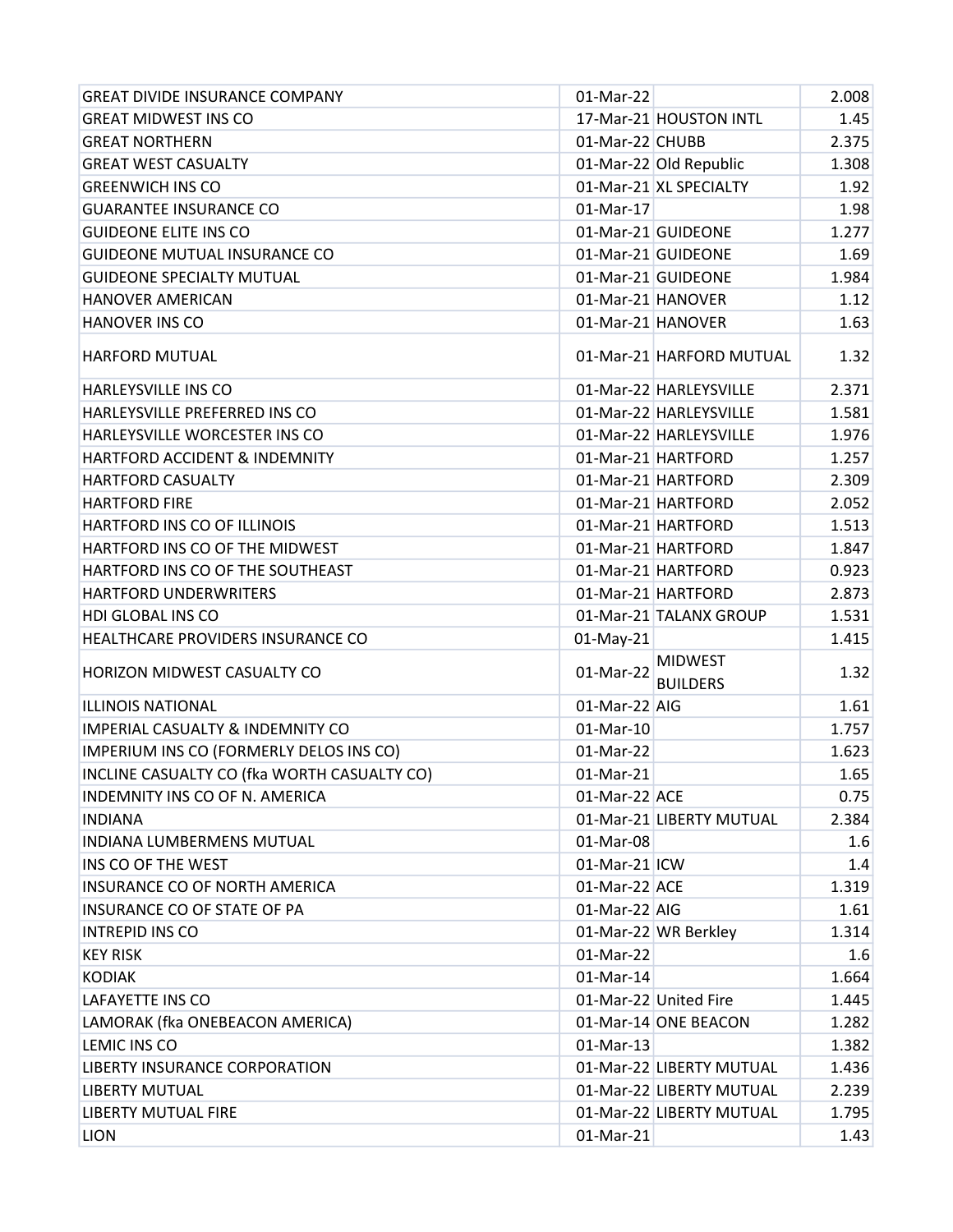| LM INSURANCE CORPORATION                         |                   | 01-Mar-22 LIBERTY MUTUAL                   | 0.885 |
|--------------------------------------------------|-------------------|--------------------------------------------|-------|
| LONE STAR NATIONAL                               | 01-Mar-08         |                                            | 2.1   |
| LUBA CASUALTY INS CO                             | 25-Mar-21         |                                            | 1.4   |
| LUBA INDEMNITY INS CO                            | 01-Mar-21         |                                            | 1.25  |
| LUMBERMEN'S U/W ALLIANCE                         | 01-Mar-15         |                                            | 1.41  |
| <b>MADISON INS CO</b>                            | $01$ -Jul-14      |                                            | 1.48  |
| <b>MAG MUTUAL INS CO</b>                         | 01-Nov-21         |                                            | 1.5   |
| MAIN STREET AMERICA ASSURANCE CO                 | 01-Mar-21         |                                            | 1.539 |
| MAINE EMPLOYERS MUTUAL INS CO                    |                   | 01-Mar-22 MEMIC Group                      | 1.45  |
| MANUFACTURERS ALLIANCE INS CO                    | 01-Mar-21 PMA     |                                            | 1.712 |
| <b>MARKEL AMERICAN INS CO</b>                    | 01-Mar-22         |                                            | 1.98  |
| <b>MARKEL INSURANCE CO</b>                       | 01-Mar-22         |                                            | 1.27  |
| <b>MARYLAND CASUALTY</b>                         |                   | 01-Mar-13 ZURICH INS GRP                   | 1.89  |
| <b>MASSACHUSETTS BAY</b>                         | 01-Mar-21 HANOVER |                                            | 1.46  |
| <b>MEMIC INDEMNITY CO</b>                        |                   | 01-Mar-22 MEMIC Group                      | 1.45  |
| <b>MERIDIAN SECURITY INS CO</b>                  |                   | 01-Mar-22 STATE AUTO                       | 1.15  |
| MICHIGAN MILLERS MUTUAL INS CO                   | 01-Mar-12         |                                            | 1.495 |
| MID-CENTURY INS COMPANY                          | 01-Mar-22 FARMERS |                                            | 1.83  |
| <b>MIDDLESEX</b>                                 | 01-Mar-22 SENTRY  |                                            | 1.23  |
| <b>MIDSOUTH MUTUAL INS CO</b>                    | 01-Mar-22         |                                            | 1.46  |
| MIDWEST BUILDERS CASUALTY MUTUAL CO              | 01-Mar-22         |                                            | 1.5   |
| MIDWEST EMPLOYERS CASUALTY COMPANY               | 01-Mar-22         |                                            | 1.35  |
| MIDWEST INS CO                                   | 01-Mar-22         |                                            | 1.24  |
|                                                  |                   |                                            |       |
| MILFORD CASUALTY INS CO (fka MILWAUKEE CASUALTY) |                   | 01-Mar-22 AMTRUST                          | 1.7   |
| MITSUI SUMITOMO INS CO OF AMERICA                | 01-Mar-22         | <b>MITSUI SUMITOMO</b><br><b>INS GROUP</b> | 1.185 |
| MITSUI SUMITOMO INSURANCE USA, INC.              | 01-Mar-22         | <b>MITSUI SUMITOMO</b><br><b>INS GROUP</b> | 1.464 |
| <b>MONROE GUARANTY INS CO</b>                    | 01-Mar-21 FCCI    |                                            | 1.814 |
| MOTORIST COMMERCIAL MUTUAL INS CO                | 01-Mar-19         |                                            | 1.4   |
| NATIONAL AMERICAN INS COMPANY                    | 01-Mar-22         |                                            | 1.429 |
| NATIONAL BUILDERS (fka VININGS INS CO)           | 01-Mar-22         | <b>BUILDERS INS</b><br><b>GROUP</b>        | 1.25  |
| NATIONAL CASUALTY CO                             | 01-Mar-22         |                                            | 1.64  |
| NATIONAL FIRE INS OF HARTFORD                    | 01-Mar-22 C N A   |                                            | 1.85  |
| NATIONAL INTERSTATE INSURANCE COMPANY            | 01-Mar-22         | <b>AMERICAN</b><br><b>FINANCIAL</b>        | 1.01  |
| NATIONAL LIABILITY AND FIRE INS CO               | 01-Mar-21         |                                            | 1.48  |
| NATIONAL SPECIALTY INS CO                        | 01-Mar-22         |                                            | 1.43  |
| NATIONAL SURETY CORPORATION                      |                   | 01-Mar-22 FIREMAN'S FUND                   | 1.213 |
| NATIONAL TRUST INSURANCE COMPANY                 | 01-Mar-21 FCCI    |                                            | 1.258 |
| NATIONAL UNION FIRE INS. CO. OF PITTSBURG        | 01-Mar-22 AIG     |                                            | 1.61  |
| NATIONWIDE AGRIBUSINESS INS CO                   |                   | 01-Mar-22 NATIONWIDE                       | 2.044 |
| NATIONWIDE ASSURANCE COMPANY                     |                   | 01-Mar-22 NATIONWIDE INS                   | 1.316 |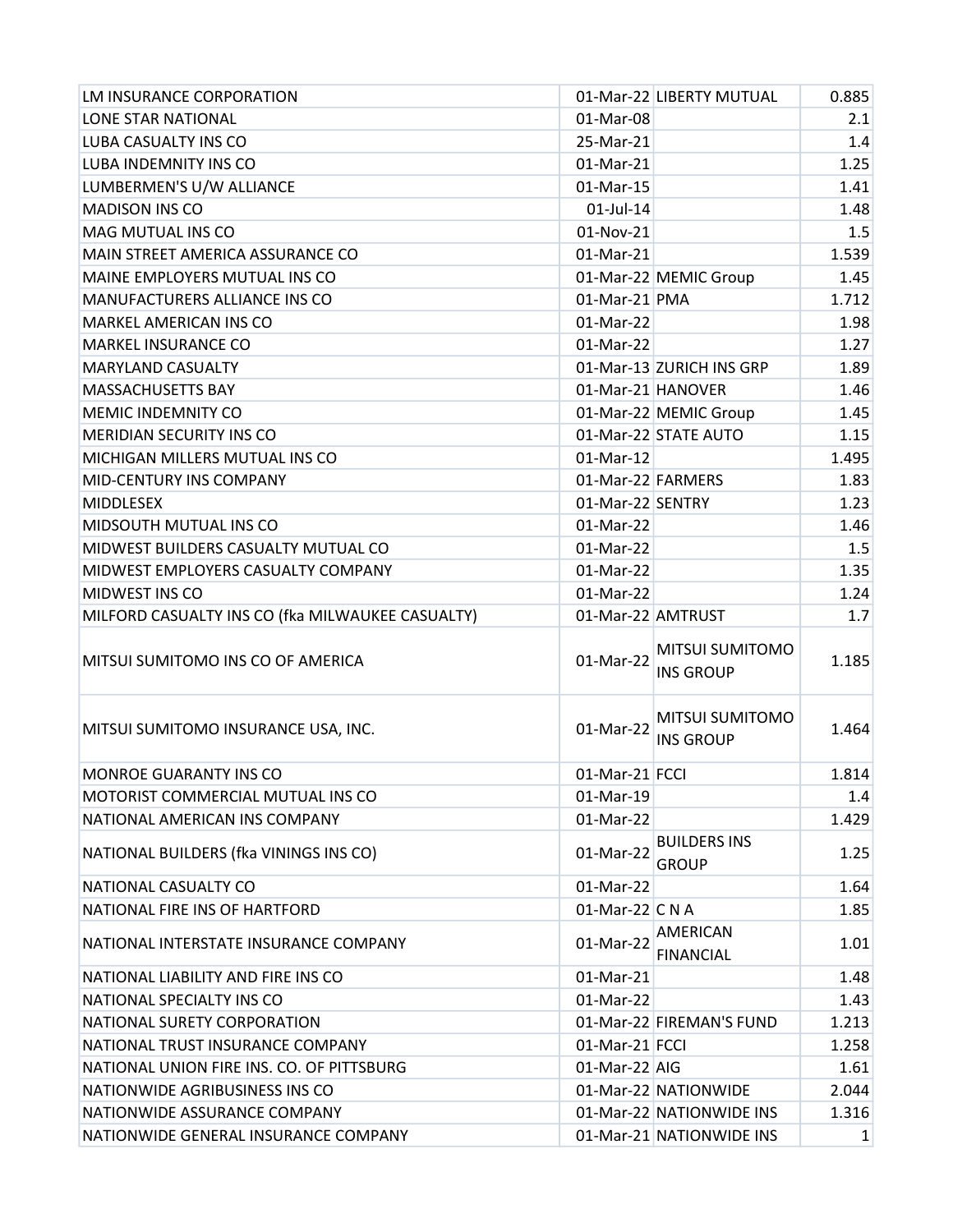| NATIONWIDE INSURANCE CO OF AMERICA           |                    | 01-Mar-22 NATIONWIDE INS     | 2.128 |
|----------------------------------------------|--------------------|------------------------------|-------|
| NATIONWIDE MUTUAL INSURANCE COMPANY (AG OPS) |                    | 01-Mar-22 NATIONWIDE         | 2.339 |
| NATIONWIDE MUTUAL FIRE                       |                    | 01-Mar-22 NATIONWIDE         | 1.316 |
| NATIONWIDE PROPERTY & CASUALTY               |                    | 01-Mar-22 NATIONWIDE         | 1.754 |
| <b>NETHERLANDS</b>                           |                    | 01-Mar-21 LIBERTY MUTUAL     | 2.03  |
| <b>NEW HAMPSHIRE</b>                         | 01-Mar-22 AIG      |                              | 1.369 |
| NEW YORK MARINE AND GENERAL INSURANCE CO     | 01-Mar-22          |                              | 2.25  |
| <b>NGM INSURANCE CO</b>                      | 01-Mar-21          |                              | 1.81  |
| NHRMA MUTUAL INS CO                          | 01-Mar-22          |                              | 1.372 |
| NIPPONKOA INS CO, LTD (US BRANCH)            |                    | 01-Mar-14 ST PAULTRAVELERS   | 1.4   |
| <b>NORGUARD</b>                              | 01-Mar-21 GUARD    |                              | 1.83  |
| NORMANDY INSURANCE CO                        | 01-Mar-22          |                              | 1.62  |
| NORTH AMERICAN ELITE INS CO                  | 01-Mar-22 Swiss Re |                              | 1.567 |
| <b>NORTH AMERICAN SPECIALTY</b>              | 01-Mar-22 Swiss Re |                              | 1.567 |
| <b>NORTH POINTE INS CO</b>                   |                    | 01-Mar-22 QBE INS GROUP      | 1.575 |
| <b>NORTH RIVER</b>                           |                    | 01-Mar-21 CRUM & FORSTER     | 1.491 |
| NORTHERN INS CO OF NEW YORK                  |                    | 01-Mar-13 ZURICH INS GRP     | 1.397 |
| <b>NORTHSTONE INS CO</b>                     |                    | 01-Mar-21 BRICKSTREET        | 1.55  |
| <b>NOVA CASUALTY CO</b>                      | 01-Mar-21          |                              | 1.71  |
| NUTMEG INS CO                                |                    | 01-Mar-21 HARTFORD           | 1.088 |
| OAK RIVER INS CO                             |                    | 01-Mar-22 Berkshire Hathaway | 1.35  |
| OBI AMERICA INS CO                           |                    | 01-Mar-22 WHITE MOUNTAINS    | 1.469 |
| OBI NATIONAL INS CO                          |                    | 01-Mar-22 WHITE MOUNTAINS    | 1.752 |
| <b>OHIO CASUALTY</b>                         |                    | 01-Mar-22 OHIO CASUALTY      | 2.43  |
| OHIO FARMERS INS CO                          |                    | 01-Mar-22 WESTFIELD GRP      | 1.081 |
| OHIO SECURITY INS CO                         |                    | 01-Mar-22 OHIO CASUALTY      | 1.8   |
| OLD DOMINION INS CO                          | 01-Mar-21          |                              | 2.082 |
| OLD GUARD INS CO                             | 01-Mar-22          |                              | 1.745 |
| <b>OLD REPUBLIC</b>                          |                    | 01-Mar-22 OLD REPUBLIC       | 1.384 |
| OLD REPUBLIC GENERAL INS CORP                |                    | 01-Mar-21 OLD REPUBLIC       | 1.7   |
| <b>OWNERS (STOCK) INS CO</b>                 |                    | 01-Mar-22 AUTO OWNERS        | 1.33  |
| PACIFIC EMPLOYERS                            | 01-Mar-22 ACE      |                              | 1.625 |
| PACIFIC INDEMNITY CO                         | 01-Mar-22 CHUBB    |                              | 2.125 |
| <b>PEERLESS</b>                              |                    | 01-Mar-21 LIBERTY MUTUAL     | 2.48  |
| <b>PEERLESS INDEMNITY</b>                    |                    | 01-Mar-21 LIBERTY MUTUAL     | 2.439 |
| <b>PEGASUS</b>                               | 01-Nov-07          |                              | 1.42  |
| PENINSULA INS CO                             |                    | 01-Mar-22 DONEGAL GROUP      | 1.025 |
| PENN MILLERS INSURANCE COMPANY               | 01-Mar-21          |                              | 3.076 |
| PENN NATIONAL SECURITY INS CO                |                    | 01-Mar-21 PENN NATIONAL      | 1.269 |
| PENN-AMERICA INS CO                          | 01-Mar-11          |                              | 1.63  |
| PENNSYLVANIA LUMBERMENS MUTUAL               | 01-Mar-10          |                              | 1.336 |
| PENNSYLVANIA MANUFACTURES' ASSOC             | 01-Mar-21 PMA      |                              | 1.442 |
| PENNSYLVANIA MANUFACTURES INDEMNITY          | 01-Mar-21 PMA      |                              | 1.206 |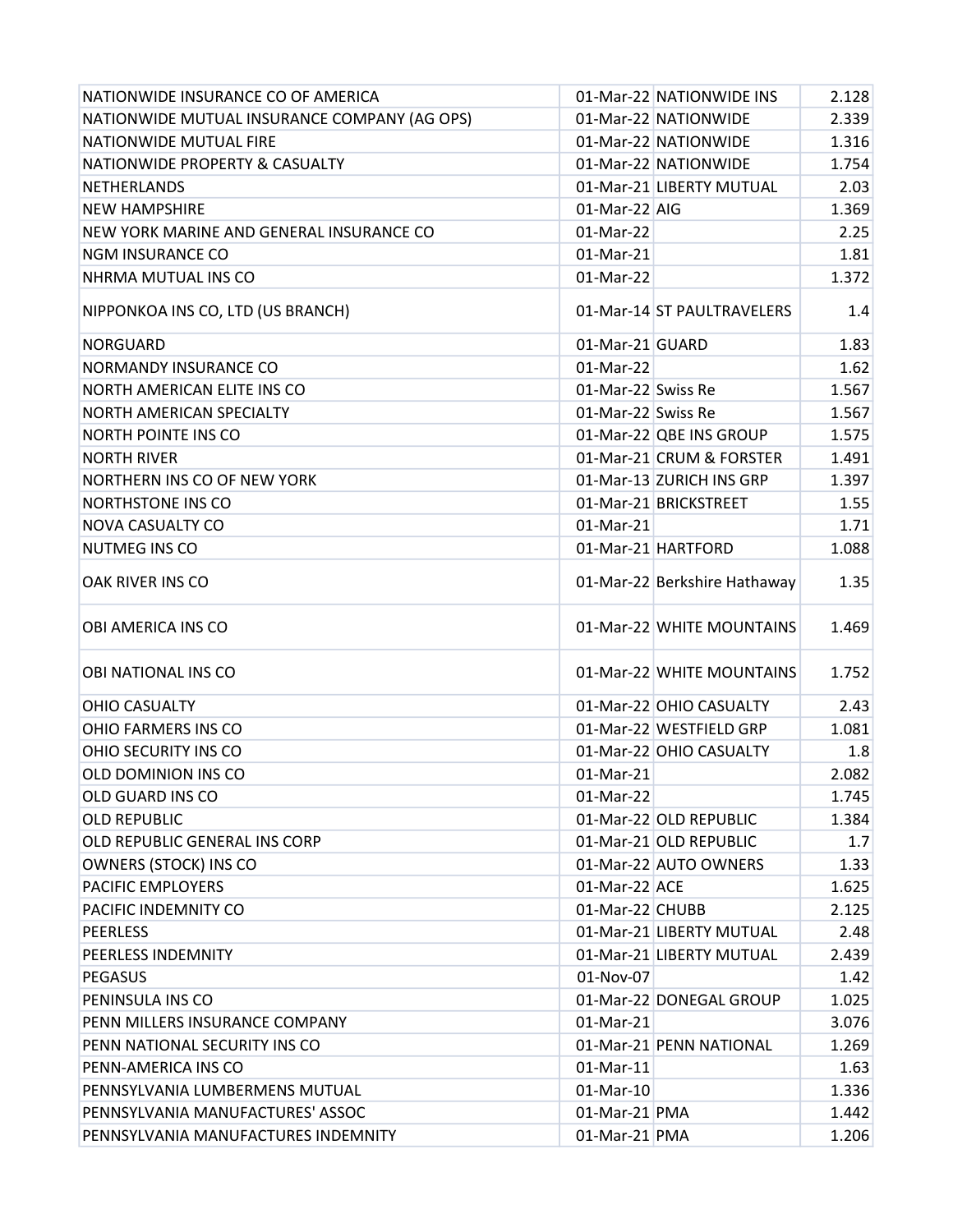| PENNSYLVANIA NATIONAL MUT CAS                  |                     | 01-Mar-21 PENN NATIONAL                    | 1.692          |
|------------------------------------------------|---------------------|--------------------------------------------|----------------|
| PETROLEUM CAS CO                               | 01-Mar-22           |                                            | 1.126          |
| PHARMACISTS MUTUAL INS CO                      |                     | 01-Mar-22 PHARMACISTS                      | 1.15           |
| PHOENIX INSURANCE CO                           |                     | 01-Mar-21 TRAVELERS                        | 1.788          |
| PINNACLEPOINT INS CO                           |                     | 01-Mar-21 BRICKSTREET                      | 1.78           |
| PLAZA INSURANCE CO                             |                     | 01-Mar-22 STATE AUTO                       | 1.3            |
| PRAETORIAN INS CO                              | $01$ -Mar-22 QBE    |                                            | 1.8            |
| PREFERRED EMPLOYERS INSURANCE CO               |                     | 01-Mar-22 WR Berkley                       | 1.2            |
| PREFERRED PROFESSIONAL                         | 01-Mar-22           |                                            | 1.134          |
| PREMIER GROUP INS                              | 01-Mar-21           |                                            | $\overline{2}$ |
| PRESCIENT NATIONAL INS CO (fka SYNERGY INS CO) | 01-Mar-21           |                                            | 1.8            |
| <b>PREVISOR</b>                                | 01-Mar-22           |                                            | 1.35           |
| PROPERTY & CASUALTY INS CO OF HARTFORD         |                     | 01-Mar-21 HARTFORD                         | 1.424          |
| PROTECTIVE INSURANCE COMPANY                   | $01-Mar-21$         |                                            | 2.088          |
| <b>QBE INSURANCE CORP.</b>                     |                     | 01-Mar-22 QBE INS GROUP                    | 2.07           |
| REDLAND INS CO                                 | 01-Mar-10 REDLAND   |                                            | 1.4            |
| REDWOOD FIRE AND CASUALTY INS CO               | 01-Mar-22           | <b>BERKSHIRE</b>                           | 1.8            |
|                                                |                     | <b>HATHAWAY</b>                            |                |
| <b>REGENT INS CO</b>                           |                     | 01-Mar-22 GENERAL CASUALTY                 | 1.26           |
| REPUBLIC-FRANKLIN INS COMPANY                  |                     | 01-Mar-22 UTICA NATIONAL                   | 1.664          |
| <b>RIVERPORT</b>                               |                     | 01-Mar-22 WR BERKLEY                       | 1.46           |
| <b>RLI INS CO</b>                              |                     | 01-Mar-22 RLI INSURANCE                    | 1.27           |
| ROCKWOOD CASUALTY INS CO                       |                     | 01-Mar-21 ARGO GROUP                       | 1.53           |
| <b>RURAL TRUST INS CO</b>                      | 01-Mar-22           |                                            | 0.7            |
| SAFECO INSURANCE CO OF AMERICA                 |                     | 01-Mar-08 LIBERTY MUTUAL                   | 1.65           |
| SAFETY FIRST INS CO                            | 01-Mar-22           |                                            | 1.45           |
| SAFETY NATIONAL CAS CORP                       | 01-Mar-22           |                                            | 1.32           |
| SAGAMORE INS CO                                |                     | 01-Mar-21 BALDWIN & LYONS                  | 1.368          |
| SAMSUNG FIRE & MARINE INS CO, LTD USB          | 01-Mar-21           |                                            | 1.535          |
| SECURITY NATIONAL INS CO                       | 01-Mar-22 AMTRUST   |                                            | 1.25           |
| SELECTIVE INS CO OF SOUTH CAROLINA             |                     | 01-Mar-22 SELECTIVE                        | 1.048          |
| SELECTIVE INS CO OF SOUTHEAST                  | 01-Mar-22 SELECTIVE |                                            | 1.586          |
| SELECTIVE INSURANCE COMPANY OF AMERICA         | 01-Mar-22           | <b>SELECTIVE</b><br><b>INSURANCE GROUP</b> | 2.25           |
| SENECA INS CO                                  | 01-Mar-22           |                                            | 1.4            |
| SENTINEL INS CO, LTD.                          |                     | 01-Mar-21 HARTFORD                         | 2.822          |
| SENTRY CASUALTY COMPANY                        | 01-Mar-22           |                                            | 1.672          |
| SENTRY INS A MUTUAL COMPANY                    | 01-Mar-22 SENTRY    |                                            | 1.64           |
| SENTRY SELECT INS CO                           | 01-Mar-22 SENTRY    |                                            | 2.19           |
| SEQUOIA INS CO                                 | 01-Mar-22 AMTRUST   |                                            | 1.05           |
| SERVICE AMERICAN INDEMNITY CO                  | 01-Mar-22           |                                            | 1.45           |
| <b>SERVICE LLOYDS</b>                          | 01-Mar-22           |                                            | 1.23           |
| SFM MUTUAL INS CO                              |                     | 01-Mar-21 SFM Group                        | 1.53           |
| SILVER OAK CASUALTY, INC.                      |                     | 01-Mar-21 AMERISAFE, INC.                  | 1.95           |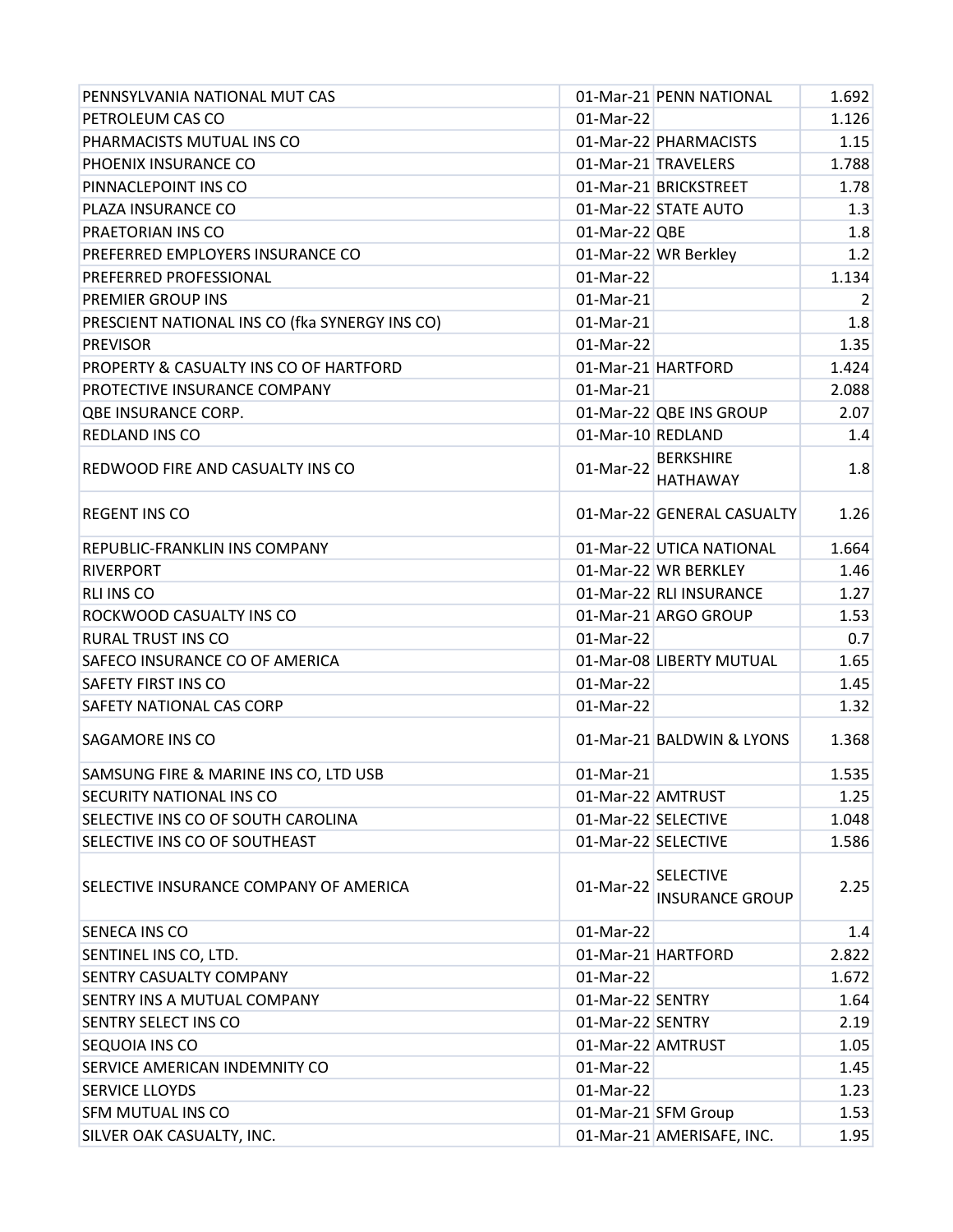| SIRIUS AMERICA INS CO                           | 01-Mar-21         |                              | 1.37         |
|-------------------------------------------------|-------------------|------------------------------|--------------|
| SOCIETY INS, A MUTUAL CO                        | 01-Mar-22         |                              | 1.375        |
| SOMPO AMERICA INS CO (FORMERLY SJICA)           | 01-Mar-21 SJA     |                              | 1.528        |
| SOMPO AMERICAN FIRE & MARINE (FORMERLY SJFMICA) | 01-Mar-21 SJA     |                              | 1.07         |
| <b>SOUTHERN FIRE &amp; CASUALTY</b>             |                   | 01-Mar-17 GENERAL CASUALTY   | 1.52         |
| <b>SOUTHERN GUARANTY</b>                        |                   | 01-Mar-17 GENERAL CASUALTY   | 1.69         |
| SOUTHERN INSURANCE CO OF VIRGINIA               |                   | 01-Mar-22 DONEGAL GROUP      | 1.864        |
| SOUTHERN INSURANCE COMPANY                      | 01-Mar-22 AMTRUST |                              | 1.56         |
| SOUTHERN MUTUAL CHURCH INS CO                   | 01-Mar-22         |                              | 1.144        |
| <b>SOUTHERN PILOT</b>                           |                   | 01-Mar-17 GENERAL CASUALTY   | 1.49         |
| SOUTHERN STATE INSURANCE EXCHANGE               | 01-Mar-22         |                              | 1.488        |
| SOUTHERN TRUST INS CO                           | 01-Mar-18         |                              | 1.289        |
| SPARTA INS CO                                   | 01-Mar-14         |                              | 1.604        |
| ST. PAUL FIRE AND MARINE                        | 01-Mar-08         | ST. PAUL<br><b>TRAVELERS</b> | 1.425        |
| <b>ST. PAUL GUARDIAN</b>                        | 01-Mar-08         | ST. PAUL<br><b>TRAVELERS</b> | 1.14         |
| <b>ST. PAUL MERCURY</b>                         | 01-Mar-08         | ST. PAUL<br><b>TRAVELERS</b> | 1.283        |
| ST. PAUL PROTECTIVE INSURANCE COMPANY           | 01-Mar-08         | ST. PAUL<br><b>TRAVELERS</b> | 1.568        |
| <b>STAR INSURANCE COMPANY</b>                   |                   | 01-Mar-21 MEADOWBROOK        | 1.6          |
| <b>STARNET INS CO</b>                           | 01-Mar-22         |                              | 1.87         |
| <b>STARR INDEMNITY &amp; LIABILITY CO</b>       | 01-Mar-22         |                              | 1.572        |
| <b>STARR SPECIALITY INS CO</b>                  | 01-Mar-22 STARR   |                              | 1.347        |
| STARSTONE NATIONAL (fka TORUS NATIONAL INS CO)  | 01-Mar-22         |                              | 1.424        |
| STATE AUTO MUTUAL                               |                   | 01-Mar-22 STATE AUTO         | 1.65         |
| STATE AUTO PROPERTY AND CASUALTY                |                   | 01-Mar-22 STATE AUTO         | 1.425        |
| STATE FARM FIRE AND CASUALTY                    |                   | 01-Mar-22 STATE FARM         | 1.697        |
| <b>STATE NATIONAL</b>                           | 01-Mar-21 ULICO   |                              | 1.45         |
| <b>STEADPOINT INS CO</b>                        | 01-Mar-22         |                              | 1.33         |
| STONETRUST COMMERCIAL INS CO                    | 01-Mar-21         |                              | 1.39         |
| STONETRUST PREMIER CASUALTY INS CO              | $01$ -Jul-21      |                              | 1.043        |
| STONEWOOD INS CO                                | 01-Mar-22         |                              | 1.42         |
| <b>STONINGTON INS CO</b>                        | $01$ -Mar-22 QBE  |                              | $\mathbf{1}$ |
| <b>SUMMITPOINT INS CO</b>                       |                   | 01-Mar-21 BRICKSTREET        | 1.04         |
| <b>SUNZ</b>                                     | ##########        |                              | 1.68         |
| <b>SUTTON NATIONAL INS CO</b>                   | 01-Nov-21         |                              | 1.561        |
| T.H.E. INSURANCE CO                             | 01-Mar-21         |                              | 2.219        |
| TECHNOLOGY INSURANCE COMPANY                    | 01-Mar-22 AMTRUST |                              | 1.45         |
| TNUS INS CO                                     |                   | 01-Mar-22 TOKIO MARINE       | 1.643        |
| <b>TOKIO MARINE AMERICA</b>                     |                   | 01-Mar-22 TOKIO MARINE       | 2.512        |
| TOWER INS CO OF NY (MERGED INTO CASTLEPOINT)    | 01-Mar-14         |                              | 1.468        |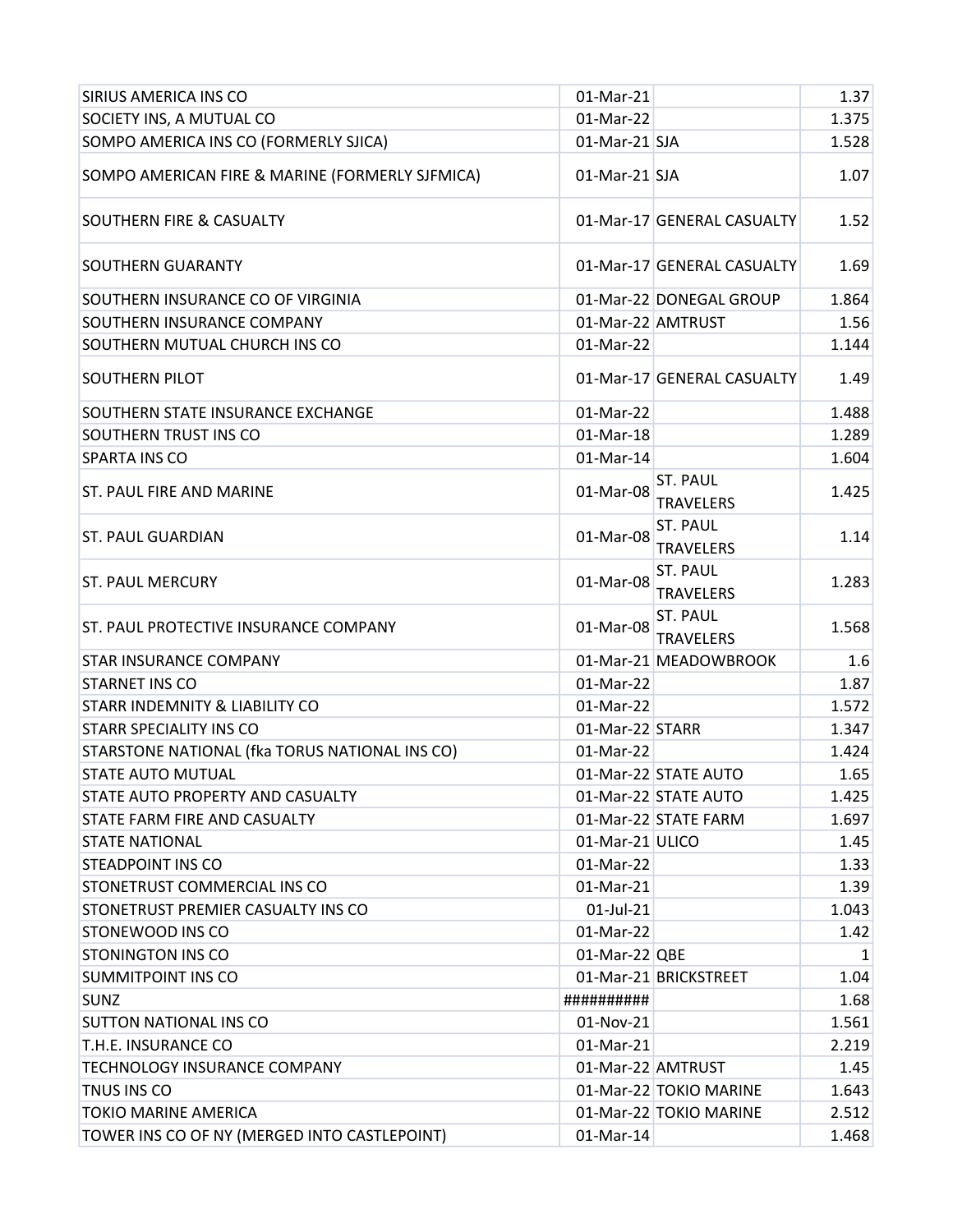| TOWER NATIONAL INS CO (MERGED INTO CASTLEPOINT) | 01-Mar-14          |                                            | 1.215 |
|-------------------------------------------------|--------------------|--------------------------------------------|-------|
| <b>TRANS PACIFIC INS CO</b>                     |                    | 01-Mar-22 TOKIO MARINE                     | 2.07  |
| TRANSGUARD INS CO OF AMERICA                    | 01-Mar-22          |                                            | 1.921 |
| <b>TRANSPORTATION</b>                           | 01-Mar-22 C N A    |                                            | 2.22  |
| <b>TRAVELERS CASUALTY AND SURETY</b>            |                    | 01-Mar-21 ST PAUL TRAVELERS                | 1.625 |
| TRAVELERS COMMERICAL CAS CO                     |                    | 01-Mar-21 ST PAUL TRAVELERS                | 2.438 |
| TRAVELERS INDEMNITY CO                          |                    | 01-Mar-21 ST PAUL TRAVELERS                | 1.138 |
| TRAVELERS INDEMNITY CO OF AMERICA               |                    | 01-Mar-21 ST PAUL TRAVELERS                | 1.3   |
| TRAVELERS INDEMNITY CO OF CONN                  |                    | 01-Mar-21 ST PAUL TRAVELERS                | 1.328 |
| <b>TRAVELERS PROP CAS CO OF AMER</b>            |                    | 01-Mar-21 ST PAUL TRAVELERS                | 2.113 |
| <b>TRIANGLE INS CO</b>                          | 01-Mar-22          |                                            | 1.83  |
| <b>TRINITY UNIVERSAL</b>                        | 01-Mar-08 UNITRIN  |                                            | 1.804 |
| TRI-STATE INS CO OF MINNESOTA                   |                    | 01-Mar-22 WR BERKLEY                       | 1.46  |
| TRIUMPHE CASUALTY COMPANY                       | 01-Mar-22          | <b>AMERICAN</b><br><b>FINANCIAL</b>        | 2.22  |
| <b>TRUCK INSURANCE EXCHANGE</b>                 | 01-Mar-22 FARMERS  |                                            | 2.35  |
| <b>TRUMBULL INS CO</b>                          |                    | 01-Mar-21 HARTFORD                         | 1.636 |
| <b>TRUSTGARD INS CO</b>                         | 01-Mar-22 GRANGE   |                                            | 1.222 |
| <b>TWIN CITY FIRE</b>                           |                    | 01-Mar-21 HARTFORD                         | 2.566 |
| ULLICO CASUALTY COMPANY                         | 01-Mar-12 ULLICO   |                                            | 1.435 |
| UNION INSURANCE CO OF PROVIDENCE                |                    | 01-Mar-21 EMC INSURANCE                    | 1.28  |
| UNION INSURANCE COMPANY                         | 01-Mar-22          | <b>CONTINENTAL</b><br><b>WESTERN GROUP</b> | 2.33  |
| UNITED FIRE & CASUALTY                          |                    | 01-Mar-22 United Fire                      | 1.7   |
| UNITED NATIONAL SPECIALTY INS CO                | 01-Mar-11          |                                            | 1.36  |
| <b>UNITED STATES FIRE</b>                       |                    | 01-Mar-21 CRUM & FORSTER                   | 1.864 |
| UNITED WISCONSIN                                |                    | 01-Mar-22 ACCIDENT FUND                    | 1.68  |
| UNIVERSAL UNDERWRITERS                          | 01-Mar-22          | <b>UNIVERSAL</b><br><b>UNDERWRITERS</b>    | 1.482 |
| US SPECIALTY INS CO                             | 01-Mar-07 HCC      |                                            | 1.3   |
| USF&G                                           |                    | 01-Mar-14 DISCOVER RE                      | 1.68  |
| UTICA MUTUAL                                    |                    | 01-Mar-22 UTICA NATIONAL                   | 2.77  |
| UTICA NATIONAL ASSURANCE CO                     |                    | 01-Mar-22 UTICA NATIONAL                   | 1.29  |
| UTICA NATIONAL INS OF OHIO                      |                    | 01-May-22 UTICA NATIONAL                   | 0.9   |
| <b>VALIANT</b>                                  |                    | 01-Mar-08 ZURICH INS GRP                   | 1.185 |
| <b>VALLEY FORGE</b>                             | 01-Mar-22 C N A    |                                            | 1.573 |
| <b>VANLINER</b>                                 | 01-Mar-22          | AMERICAN<br><b>FINANCIAL</b>               | 1.62  |
| <b>VANTAPRO SPECIALTY INS CO</b>                | 01-Mar-21          |                                            | 1.47  |
| <b>VIGILANT</b>                                 | 01-Mar-22 CHUBB    |                                            | 2.5   |
| <b>WASHINGTON INTERNATIONAL INS CORP</b>        | 01-Mar-22 SWISS RE |                                            | 1.567 |